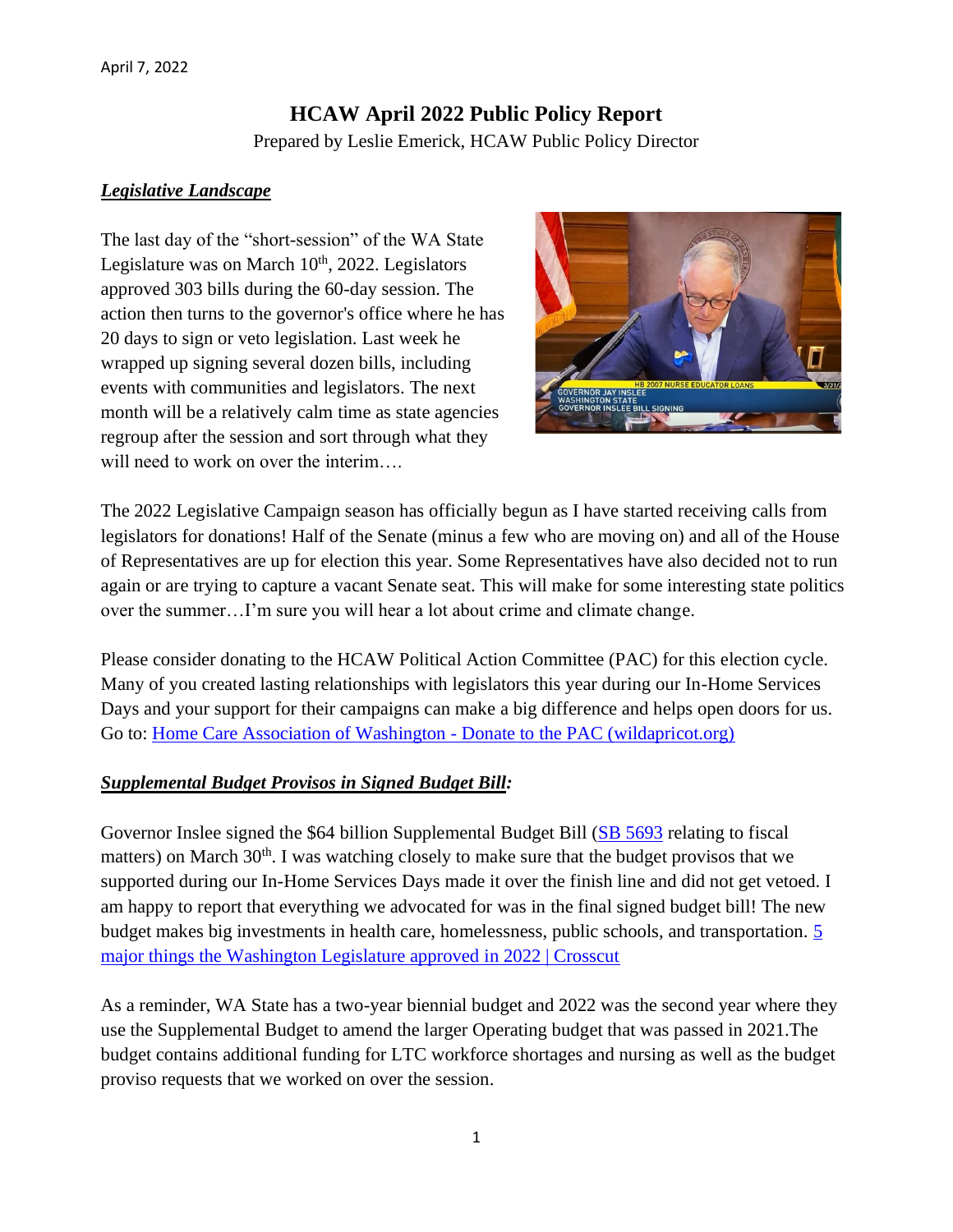April 7, 2022

**Palliative Care Benefit for Medicaid, PEBB, SEBB Rulemaking:** HCAW and WSHPCO was successful in getting a budget proviso for the Medicaid Palliative Care Benefit Rulemaking, including PEBB & SEBB (public and school employees) at the Health Care Authority.

(94) \$250,000 of the general fund—state appropriation for fiscal year 2023 is provided solely for the Health Care Authority (authority) to design a standardized payment methodology for a palliative care benefit for the state Medicaid program and the employee and retiree benefits programs. The authority may contract with a third party to design the palliative care model and complete the work required in this subsection.

We were also successful in getting the budget provisos we advocated for in our In-Home Services Days meetings with state legislators. We had 50 virtual meetings this year and were very effective!!

## **Private Duty Nursing and Home Health Rate Increases:** Effective January 1, 2023.

- (97) \$640,000 of the GF-S appropriation for FY 2023 and \$655,000 of the GF-F appropriation are provided solely for a 20 percent rate increase, effective January 1, 2023, for in-home private duty nursing agencies.
- (98) \$180,000 of the GF-S appropriation for FY 2023 and \$187,000 of the GF-F appropriation are provided solely for a 10 percent rate increase, effective January 1, 2023, for private duty nursing in medically intensive children's group home settings.
- (99) \$140,000 of the GF-S appropriation for fiscal year 2023 and \$266,000 of the GF-F appropriation are provided solely for a 10 percent rate increase, effective January 1, 2023, for home health services.

### **Health Care Workforce over \$50 million investment**

Funding to add 220 nursing slots in 2023 and 270 thereafter, will include:

- Slots at existing programs at UW and community colleges
- New BSN program at Eastern WA University
- RN-to-BSN and MSN programs at Western WA University
- Grants for simulation labs
- Graduate nursing student loan repayment for nurse educators
- 10 DOH Nursing Commission FTEs to expedite nurse license processing (7 days or less)

**Funding for Recommendations from the LTC Workforce Steering Committee**: The association has been participating in this committee since 2019. \$761,000 of the GF-S appropriation for FY 2023 is provided solely for the WA Nursing Commission to continue to implement virtual nursing assistant training and testing modalities, create an apprenticeship pathway into nursing for nursing assistants, implement rule changes to support a career path for nursing assistants, and collaborate with the workforce training and educational coordinating board on a pilot project to transform the culture and practice in long term care settings. The goal of these activities is to expand the nursing workforce for long term care settings.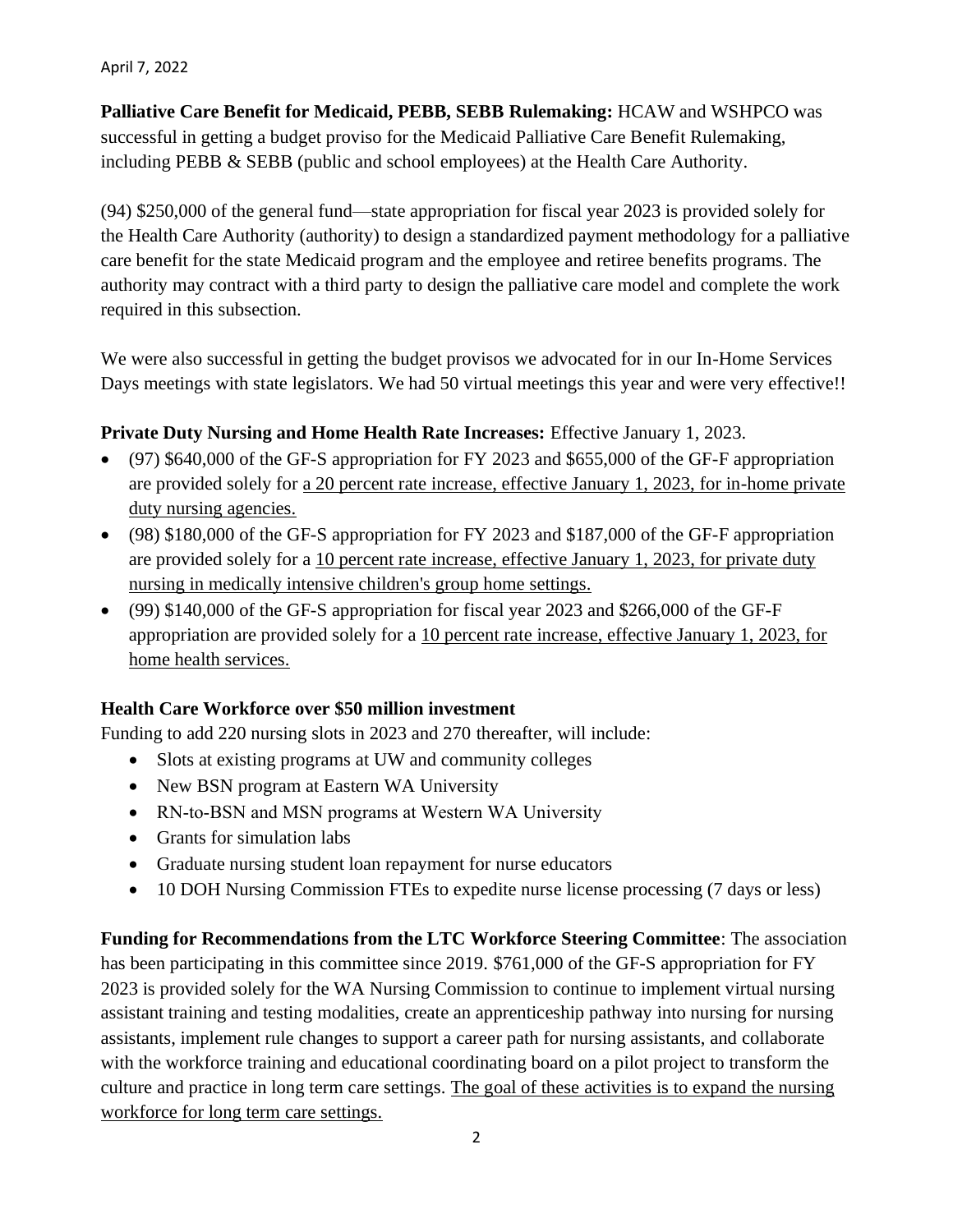*Bills HCAW Supported that have been signed by the Governor:* I will be tracking the implementation of these bills over the interim and keep the policy committee and board updated on their efforts!

**[SHB 1646](https://lawfilesext.leg.wa.gov/biennium/2021-22/Pdf/Bills/Session%20Laws/House/1120-S.SL.pdf?Year=2021&BillNumber=1646) Continuing the work of the dementia action collaborative.** The bill codifies the Dementia Action Collaborative to assess the current and future impact of Alzheimer's disease and other dementias on Washington residents and to update the Washington State Alzheimer's Plan. Home care has been represented on the collaborative for many years.

**[SB 5764-](https://app.leg.wa.gov/billsummary?BillNumber=5764&Initiative=false&Year=2021) Concerning Apprenticeships and Higher Education** (Randall)

**[HB 2007](https://mandrillapp.com/track/click/30092732/app.leg.wa.gov?p=eyJzIjoiZkJOdWh1TlF2WjFHLW9rWGJGVEt3TXA1NWNZIiwidiI6MSwicCI6IntcInVcIjozMDA5MjczMixcInZcIjoxLFwidXJsXCI6XCJodHRwczpcXFwvXFxcL2FwcC5sZWcud2EuZ292XFxcL2JpbGxzdW1tYXJ5P1llYXI9MjAyMiZCaWxsTnVtYmVyPTIwMDdcIixcImlkXCI6XCJlMjNjMjM1Njg2MGE0ZGNlOWFlMWVhMTFkYjlmY2JjMFwiLFwidXJsX2lkc1wiOltcIjRjYmIyMGY3YTY3YWEwNWQ5Zjk4Y2QwMDMwZjg1ODdlZTc3NmJmNjJcIl19In0) - Establishing a nurse educator loan repayment program under the Washington health corps.** (Slatter)

**[SB 5600-](https://nam12.safelinks.protection.outlook.com/?BillNumber=5600&Year=2021&Initiative=false) Concerning the sustainability and expansion of state registered apprenticeship programs.** (Keiser)

**[ESHB 1821](https://lnks.gd/l/eyJhbGciOiJIUzI1NiJ9.eyJidWxsZXRpbl9saW5rX2lkIjoxMDEsInVyaSI6ImJwMjpjbGljayIsImJ1bGxldGluX2lkIjoiMjAyMTExMDIuNDgyOTA2MTEiLCJ1cmwiOiJodHRwczovL2FwcC5sZWcud2EuZ292L1dBQy9kZWZhdWx0LmFzcHg_Y2l0ZT0zODgtMTEyYS0wMDEwJnV0bV9tZWRpdW09ZW1haWwmdXRtX3NvdXJjZT1nb3ZkZWxpdmVyeSJ9.LZBg8XmXSbvalqcHSSG4g63zRfX33OXoQo3prOOjg5s/s/815314662/br/116522721160-l?Year=2021&BillNumber=1821) Concerning the definition of established relationship for purposes of audio-only telemedicine.** (Schmick)

### *Department of Health (DOH)*

**Patient Safety Improvement Task Force:** A task force formed by DOH has recommended taking faster action on sexual misconduct cases against health care professionals, this was due to an article in the Seattle Times in November revealed delays in disciplining providers for sexual misconduct. The most disciplinary actions were taken against massage therapists and nursing assistants, followed by doctors. The number of complaints of all types against licensed providers more than doubled from 2009 to 2019, as the number of licensed health care professionals increased by 45%, to nearly 500,000. Here is a link to the March 31, 2022 article:

WA task force recommends faster action on sexual misconduct involving health care professionals  $\vert$ [The Seattle Times](https://www.seattletimes.com/seattle-news/times-watchdog/washington-state-task-force-aims-to-act-faster-on-sexual-misconduct/)

**ESSB 5229 DOH Health Equity Rules Workshop 3 of 3 –** The third ESSB 5229 Health Equity Rules Workshop was on Monday, April 4th, 2022**.** DOH is holding a series of rules workshops to implement Engrossed Substitute Senate Bill (ESSB) 5229. In 2021, state legislators passed ESSB 5229 directing DOH to make rules for health professionals to take health equity continuing education. At the last meeting there was a discussion about the number of hours that will be required every four years. It may depend on whatever entity you are regulated by such as a board or commission, or if you are one of the "Secretary Profession". If you have questions or comments, please contact: [healthequityimplementation@doh.wa.gov.](https://lnks.gd/l/eyJhbGciOiJIUzI1NiJ9.eyJidWxsZXRpbl9saW5rX2lkIjoxMDMsInVyaSI6ImJwMjpjbGljayIsImJ1bGxldGluX2lkIjoiMjAyMjA0MDcuNTYwOTQ2MTEiLCJ1cmwiOiJodHRwczovL2FwcC5sZWcud2EuZ292L3Jjdy9kZWZhdWx0LmFzcHg_Y2l0ZT00OS4xNy4wNjImdXRtX21lZGl1bT1lbWFpbCZ1dG1fc291cmNlPWdvdmRlbGl2ZXJ5In0.ohlkzNh-wisr-S9YGRDEImT0V-14_5aQoZSUvZd5udk/s/767908333/br/129508299077-l)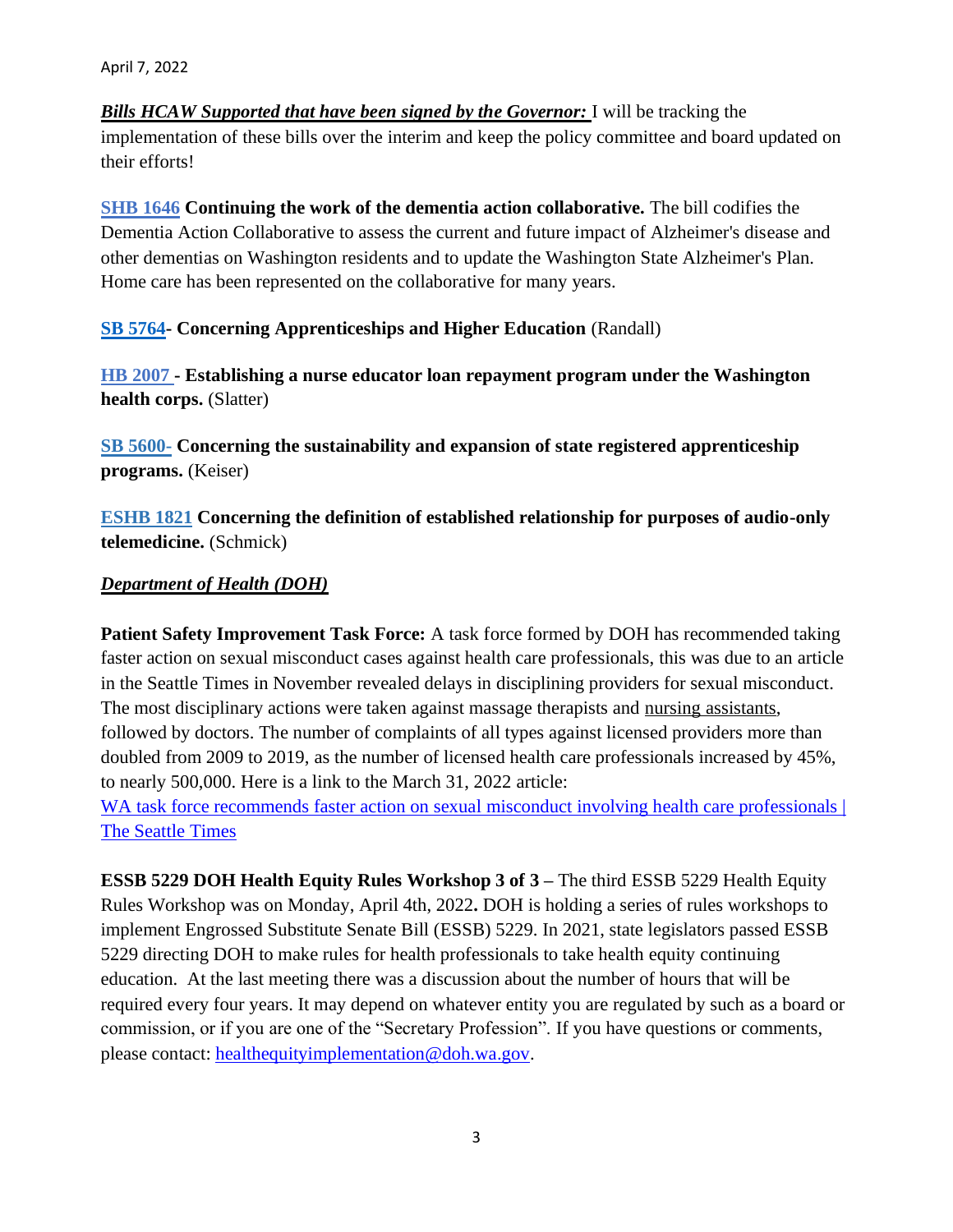```
April 7, 2022
```
**Home Health and Hospice Telemedicine Supervisory Visits:** (This rulemaking will not have an impact on hospice unless federal telehealth rules change) These are significant changes as follows:

- Creating a stand-alone definition of "Audio-only telemedicine"
	- o This allows the "audio-only telemedicine" and "telemedicine" definitions to be shorter in length and clearer.
- Creating a new definition for "Established relationship"
	- $\circ$  This will appropriately limit the use of audio-only supervision to patients that have an established relationship with the agency provider.
- Adding language in the supervisory section linking audio-only telemedicine with patients that have an "established relationship" with a provider.
- Adding language that clarifies and addresses survey concerns that agencies cannot use telemedicine supervisory visits to fulfill other on-site requirements in WAC 246-335- 525(16) and WAC 246-335-625(15)."
- [In-Home Services WSR 21-20-084.PDF](https://lnks.gd/l/eyJhbGciOiJIUzI1NiJ9.eyJidWxsZXRpbl9saW5rX2lkIjoxMDAsInVyaSI6ImJwMjpjbGljayIsImJ1bGxldGluX2lkIjoiMjAyMTExMjQuNDkzNTUyMDEiLCJ1cmwiOiJodHRwczovL2NvbnRlbnQuZ292ZGVsaXZlcnkuY29tL2F0dGFjaG1lbnRzL1dBRE9ILzIwMjEvMTEvMjQvZmlsZV9hdHRhY2htZW50cy8yMDA1NjAzL0luLUhvbWUlMjBTZXJ2aWNlcyUyMFdTUiUyMDIxLTIwLTA4NC5QREYifQ.2KM6WI_ejY5Cm0-wXFhkq0GJj9nJyOiAlwIE1KCiM0c/s/717258116/br/121696839483-l)
- [WSR 21-16-096.pdf](https://app.leg.wa.gov/billsummary)

**In-Home Care Settings Medication Assistance Emergency Rules (CR-103E):** The Pharmacy Quality Assurance Commission (commission) and Department of Health (department) are filing jointly to reinstate medication assistance rules as permitted under chapter 69.41 RCW. This adopted emergency rule will extend WSR 21-23-098 filed on November 17, 2021. This rule establishes criteria for medication assistance in community-based and in-home care settings in accordance with chapter 69.41 RCW. The definition for medication assistance provided in RCW 69.41.010(15) states: "Medication assistance" means assistance rendered by a nonpractitioner to an individual residing in a community-based care setting or in-home care setting to facilitate the individual's selfadministration of a legend drug or controlled substance. It includes reminding or coaching the individual, handing the medication filed as [WSR# 22-07-063.](https://www.doh.wa.gov/ForPublicHealthandHealthcareProviders/RuralHealth) This impacts WACs 246-945-710, 246-945-712, 246-945-714, 246-945-716, 246-945-718, 246-945-720, 246-945-722, 246-945-724, 246-945-726, and 246-945-728 Medication assistance.

### **DOH In-Home Services Orientation Class – Information and Registration Process:**

[WAC 246-335-320\(1\)](https://app.leg.wa.gov/WAC/default.aspx?cite=246-335-320) requires anyone wanting to apply for an in-home services license to first complete an orientation class. The purpose of the class is to provide prospective applicants an overview of the state licensing process, explain the differences between home care, home health, and hospice service categories, and describe department expectations of licensees providing care to vulnerable people.

The orientation class is not required for current licensees adding a new service category, renewing a license, or change of ownership applications. Initial in-home services applications submitted without an orientation class certificate of completion will not be processed. Classes are webinar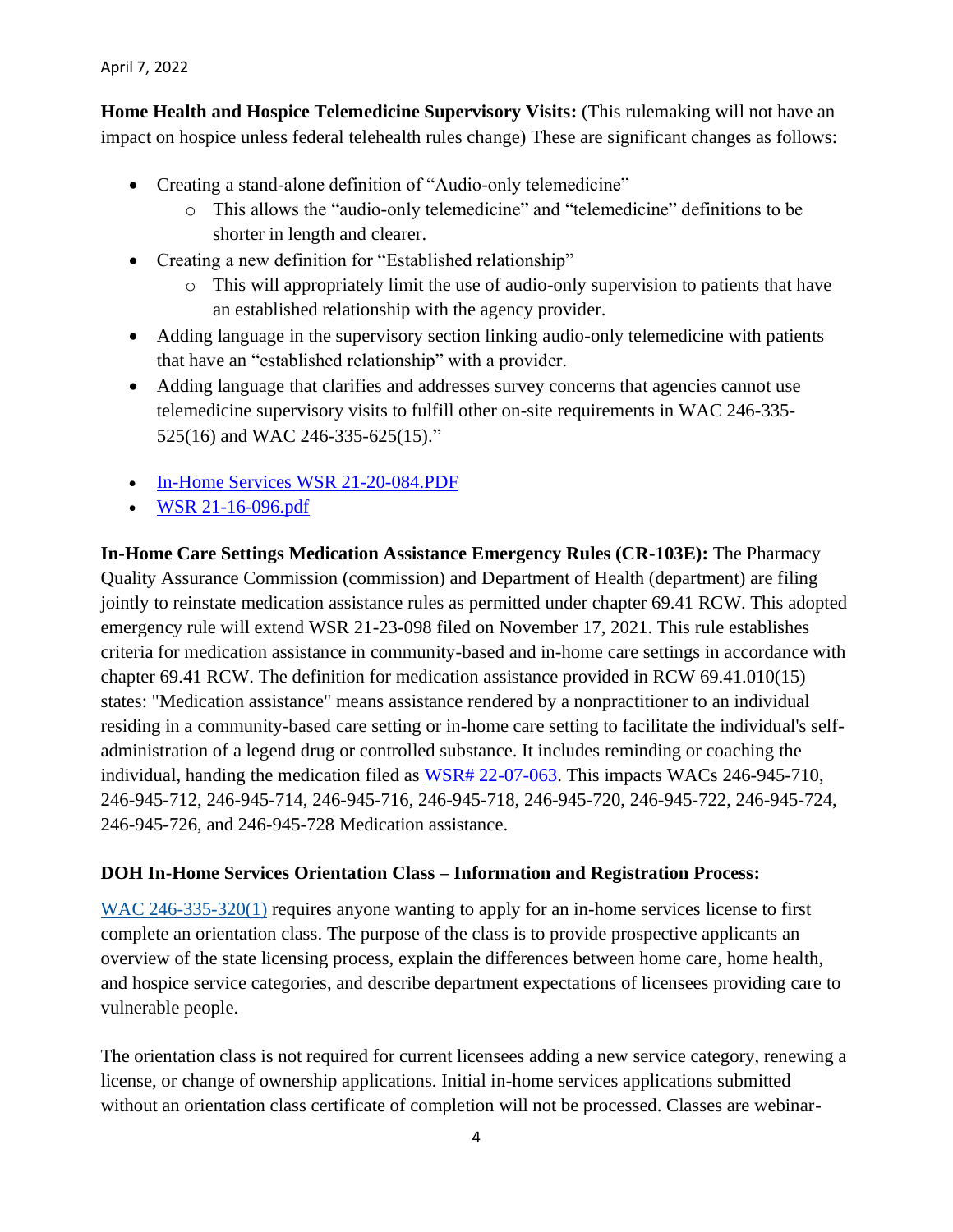based, about 3 hours, and free of charge. Class starts promptly at 8:30 a.m. and goes until 12:30 p.m. You're encouraged to arrive early to find an open parking spot as our facility is quite busy at this time of the morning. Webinar class registration process: [Register here for the orientation class.](https://lnks.gd/l/eyJhbGciOiJIUzI1NiJ9.eyJidWxsZXRpbl9saW5rX2lkIjoxMDQsInVyaSI6ImJwMjpjbGljayIsImJ1bGxldGluX2lkIjoiMjAyMjA0MDcuNTYwOTQ2MTEiLCJ1cmwiOiJodHRwczovL2FwcC5sZWcud2EuZ292L3Jjdy9kZWZhdWx0LmFzcHg_Y2l0ZT00OS4xNy4wNjQmdXRtX21lZGl1bT1lbWFpbCZ1dG1fc291cmNlPWdvdmRlbGl2ZXJ5In0.gB71BGMENeK4xb_HHxCE11P8zQr7pGLTwBSiP1wecSk/s/767908333/br/129508299077-l?s=IHSreg)

- April 06, 2022
- May 11, 2022
- June 08, 2022

**DOH COVID-19 Guidance: Updated DOH guidance documents:** [Mask Guidance During](https://lnks.gd/l/eyJhbGciOiJIUzI1NiJ9.eyJidWxsZXRpbl9saW5rX2lkIjoxMDEsInVyaSI6ImJwMjpjbGljayIsImJ1bGxldGluX2lkIjoiMjAyMjAzMTUuNTQ5NzA3MTEiLCJ1cmwiOiJodHRwczovL2djYzAyLnNhZmVsaW5rcy5wcm90ZWN0aW9uLm91dGxvb2suY29tLz91cmw9aHR0cHMlM0ElMkYlMkZkb2gud2EuZ292JTJGc2l0ZXMlMkZkZWZhdWx0JTJGZmlsZXMlMkZsZWdhY3klMkZEb2N1bWVudHMlMkYxNjAwJTJGY29yb25hdmlydXMlMkZDbG90aEZhY2VtYXNrcy5wZGYmZGF0YT0wNCU3QzAxJTdDQ2luZHkuTWFyamFtYWElNDBET0guV0EuR09WJTdDYjkyNWM3OGM4NjBjNDkyYjM1NzcwOGRhMDZhY2MxMzklN0MxMWQwZTIxNzI2NGU0MDBhOGJhMDU3ZGNjMTI3ZDcyZCU3QzAlN0MwJTdDNjM3ODI5NjM2Mjg3NjYxOTY1JTdDVW5rbm93biU3Q1RXRnBiR1pzYjNkOGV5SldJam9pTUM0d0xqQXdNREFpTENKUUlqb2lWMmx1TXpJaUxDSkJUaUk2SWsxaGFXd2lMQ0pYVkNJNk1uMCUzRCU3QzMwMDAmc2RhdGE9b1kxOVY3RkRHd0wlMkI3S1pYZGxPZ3dVZzVQQnVicHEweTQ1MGNvSEkxd2swJTNEJnJlc2VydmVkPTAifQ.W-c_Ob2shUjcYjytp0YXzG-dvJebZyDooT1YhPL-zk0/s/717258116/br/128161376922-l)  [COVID-19](https://lnks.gd/l/eyJhbGciOiJIUzI1NiJ9.eyJidWxsZXRpbl9saW5rX2lkIjoxMDEsInVyaSI6ImJwMjpjbGljayIsImJ1bGxldGluX2lkIjoiMjAyMjAzMTUuNTQ5NzA3MTEiLCJ1cmwiOiJodHRwczovL2djYzAyLnNhZmVsaW5rcy5wcm90ZWN0aW9uLm91dGxvb2suY29tLz91cmw9aHR0cHMlM0ElMkYlMkZkb2gud2EuZ292JTJGc2l0ZXMlMkZkZWZhdWx0JTJGZmlsZXMlMkZsZWdhY3klMkZEb2N1bWVudHMlMkYxNjAwJTJGY29yb25hdmlydXMlMkZDbG90aEZhY2VtYXNrcy5wZGYmZGF0YT0wNCU3QzAxJTdDQ2luZHkuTWFyamFtYWElNDBET0guV0EuR09WJTdDYjkyNWM3OGM4NjBjNDkyYjM1NzcwOGRhMDZhY2MxMzklN0MxMWQwZTIxNzI2NGU0MDBhOGJhMDU3ZGNjMTI3ZDcyZCU3QzAlN0MwJTdDNjM3ODI5NjM2Mjg3NjYxOTY1JTdDVW5rbm93biU3Q1RXRnBiR1pzYjNkOGV5SldJam9pTUM0d0xqQXdNREFpTENKUUlqb2lWMmx1TXpJaUxDSkJUaUk2SWsxaGFXd2lMQ0pYVkNJNk1uMCUzRCU3QzMwMDAmc2RhdGE9b1kxOVY3RkRHd0wlMkI3S1pYZGxPZ3dVZzVQQnVicHEweTQ1MGNvSEkxd2swJTNEJnJlc2VydmVkPTAifQ.W-c_Ob2shUjcYjytp0YXzG-dvJebZyDooT1YhPL-zk0/s/717258116/br/128161376922-l) has been updated to align with changes to the [Secretary of Health's mask order.](https://lnks.gd/l/eyJhbGciOiJIUzI1NiJ9.eyJidWxsZXRpbl9saW5rX2lkIjoxMDIsInVyaSI6ImJwMjpjbGljayIsImJ1bGxldGluX2lkIjoiMjAyMjAzMTUuNTQ5NzA3MTEiLCJ1cmwiOiJodHRwczovL2djYzAyLnNhZmVsaW5rcy5wcm90ZWN0aW9uLm91dGxvb2suY29tLz91cmw9aHR0cHMlM0ElMkYlMkZ3d3cuZG9oLndhLmdvdiUyRlBvcnRhbHMlMkYxJTJGRG9jdW1lbnRzJTJGMTYwMCUyRmNvcm9uYXZpcnVzJTJGU2VjcmV0YXJ5X29mX0hlYWx0aF9PcmRlcl8yMC0wM19TdGF0ZXdpZGVfRmFjZV9Db3ZlcmluZ3MucGRmJmRhdGE9MDQlN0MwMSU3Q0NpbmR5Lk1hcmphbWFhJTQwRE9ILldBLkdPViU3Q2I5MjVjNzhjODYwYzQ5MmIzNTc3MDhkYTA2YWNjMTM5JTdDMTFkMGUyMTcyNjRlNDAwYThiYTA1N2RjYzEyN2Q3MmQlN0MwJTdDMCU3QzYzNzgyOTYzNjI4NzY2MTk2NSU3Q1Vua25vd24lN0NUV0ZwYkdac2IzZDhleUpXSWpvaU1DNHdMakF3TURBaUxDSlFJam9pVjJsdU16SWlMQ0pCVGlJNklrMWhhV3dpTENKWFZDSTZNbjAlM0QlN0MzMDAwJnNkYXRhPSUyQjBmOFd4bGlLaTZ4MTVVeW5MS0VwMyUyRmpwcyUyRnZ4T0hRNzBxZXB0SkpNZzglM0QmcmVzZXJ2ZWQ9MCJ9.2MMqQsPO2wF0PCg6MaT-8rhiqv89ff320ZIrgailt0M/s/717258116/br/128161376922-l) This guidance includes information on health care settings and masking requirements.

**Home Health Certificate of Need Rulemaking:** Probably not until 2023. In the meantime, HCAW has hired Marc at Berg Data to review current data for Home Health CON in WA State and will make some recommendations to the board.

**In-Home Services Rules**: DOH plans to update the In-Home Services Rules. No date set yet.

**Hospice CON Rulemaking:** DOH anticipates holding workshops starting in 2022. WSHPCO has been meeting with CON staff on issues related to reporting data accuracy. No dates set yet.

**Palliative Care Roadmap Still Available!!** We received good news from Pat Justis that DOH found grant money to reprint the roadmap. It's still posted on [DOH Rural Health webpage,](https://lnks.gd/l/eyJhbGciOiJIUzI1NiJ9.eyJidWxsZXRpbl9saW5rX2lkIjoxMDgsInVyaSI6ImJwMjpjbGljayIsImJ1bGxldGluX2lkIjoiMjAyMjA0MDcuNTYwOTQ2MTEiLCJ1cmwiOiJodHRwczovL3d3dy5sbmkud2EuZ292L3J1bGVtYWtpbmctYWN0aXZpdHkvQU8yMi0wOS8yMjA5Q1IxMDNFLnBkZj91dG1fbWVkaXVtPWVtYWlsJnV0bV9zb3VyY2U9Z292ZGVsaXZlcnkifQ.-hEl3-egYmT6N0YqNpV03L_iRXZiLfji9DOEFkYcHa0/s/767908333/br/129508299077-l) as well as the [WA Rural Palliative Care Initiative portal T](https://waportal.org/partners/home/washington-rural-palliative-care-initiative)o order: [https://prtonline.myprintdesk.net/DSF/](https://www.wsha.org/policy-advocacy/issues/telemedicine/washington-state-telemedicine-collaborative/)

**Palliative Care-Rural Health Integration Advisory Team (PC-RHIAT):** For more information on their efforts go to: [https://waportal.org/partners/home/washington-rural-palliative-care-initiative](https://lnks.gd/l/eyJhbGciOiJIUzI1NiJ9.eyJidWxsZXRpbl9saW5rX2lkIjoxMDYsInVyaSI6ImJwMjpjbGljayIsImJ1bGxldGluX2lkIjoiMjAyMjA0MDcuNTYwOTQ2MTEiLCJ1cmwiOiJodHRwczovL2xhd2ZpbGVzZXh0LmxlZy53YS5nb3YvbGF3L3dzcnBkZi8yMDIxLzExLzIxLTExLTA1MS5wZGY_dXRtX21lZGl1bT1lbWFpbCZ1dG1fc291cmNlPWdvdmRlbGl2ZXJ5In0._0_PoCIMHeZuvfsWVJJuqXkkK6L6Dmya_8DWrh0PYu8/s/767908333/br/129508299077-l) The last meeting was in February 2022 to review how the Cohort programs are going in the state.

### *Health Care Authority (HCA)*

**Palliative Care Rulemaking:** We have been in contact with Josh Morse at HCA on the budget proviso language and his setting up an internal team at HCA to develop the rules. He said that the internal HCA workgroup was being set up, but not the external group that will be involved in the rulemaking and program benefit development yet. More to come!

**HCA publishing audio-only telemedicine billing codes to be effective July 1, 2022:** To support this, the Health Care Authority (HCA) has published a list of billing codes that are payable when services are provided by audio-only telemedicine (over the phone). This shift in billing practice comes as a result of 2021 legislation [\(HB1196\)](https://waportal.org/partners/home/washington-rural-palliative-care-initiative?url=https%3A%2F%2Flnks.gd%2Fl%2FeyJhbGciOiJIUzI1NiJ9.eyJidWxsZXRpbl9saW5rX2lkIjoxMDIsInVyaSI6ImJwMjpjbGljayIsImJ1bGxldGluX2lkIjoiMjAyMjA0MDEuNTU4MjY0NjEiLCJ1cmwiOiJodHRwczovL2xhd2ZpbGVzZXh0LmxlZy53YS5nb3YvYmllbm5pdW0vMjAyMS0yMi9QZGYvQmlsbHMvU2Vzc2lvbiUyMExhd3MvSG91c2UvMTE5Ni1TLlNMLnBkZj9xPTIwMjIwMzIzMTUyOTU1In0.Xnfsc93qpzKSk7SFJkrFmsK7TsQglErIFNpK7sivl1w%2Fs%2F2134908385%2Fbr%2F129047620388-l&data=04%7C01%7C%7C675ab283e4b4461f5b1108da141d20ce%7C84df9e7fe9f640afb435aaaaaaaaaaaa%7C1%7C0%7C637844412578387370%7CUnknown%7CTWFpbGZsb3d8eyJWIjoiMC4wLjAwMDAiLCJQIjoiV2luMzIiLCJBTiI6Ik1haWwiLCJXVCI6Mn0%3D%7C3000&sdata=k7%2FmI5vJp5D0QSyA9Gg7b1t4nBuAsYEBBB91OdOSvgY%3D&reserved=0), which requires coverage of audio-only telemedicine that can be safely and effectively provided according to generally accepted health care practices and standards.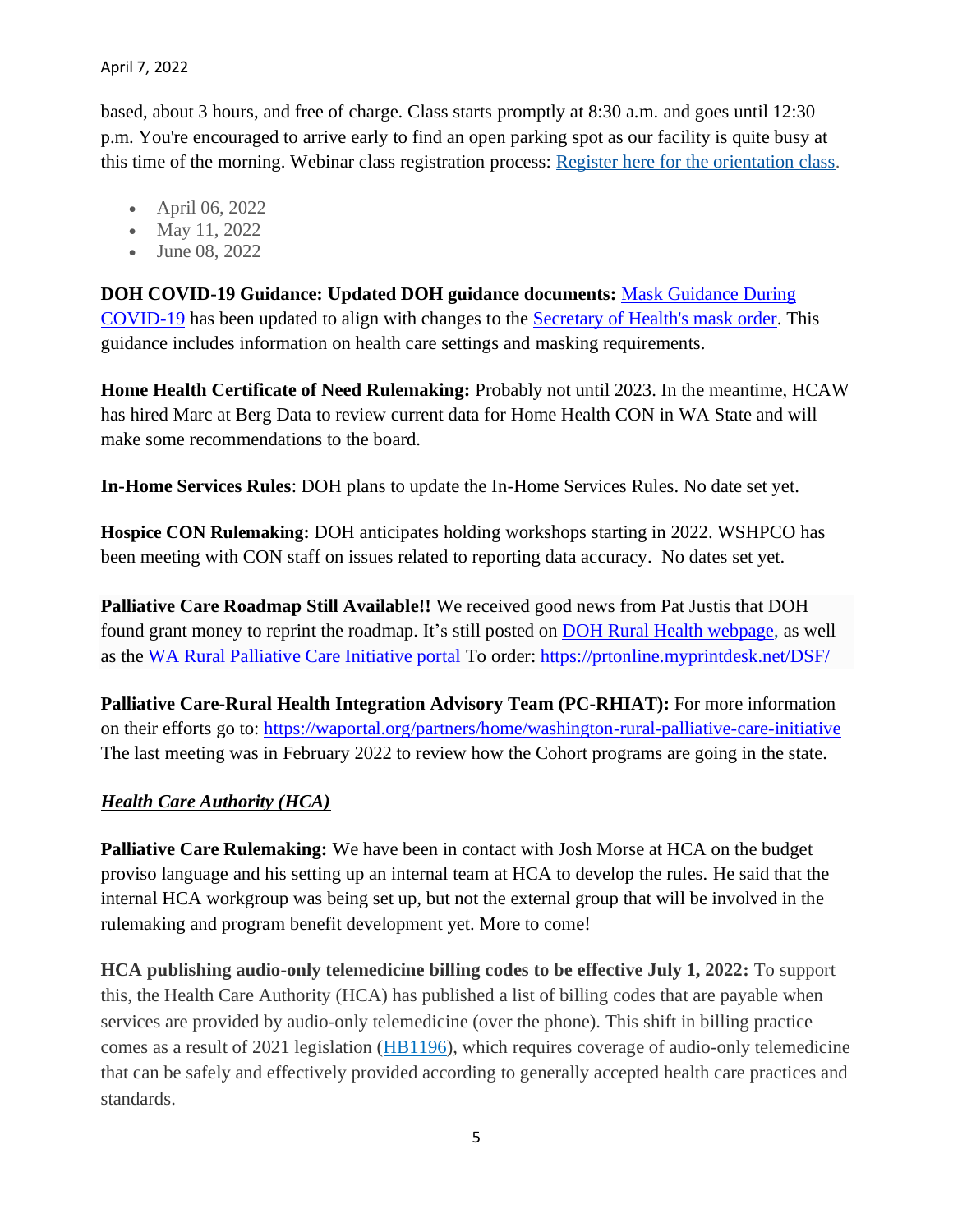#### April 7, 2022

Before the COVID-19 public health emergency (PHE), HCA offered an expansive traditional telemedicine program, complete with a suite of HIPAA-compliant audio/visual telemedicine codes. During the PHE, HCA added flexibilities to telehealth coverage to support access to care while maintaining physical distancing to limit the spread of COVID-19. This included modification to existing telehealth billing codes if they were being used for audio-only interactions.

**DSHS and DOH Stakeholder Workgroups on SHB 1218:** [SHB 1218](https://app.leg.wa.gov/billsummary?BillNumber=1218&Year=2021&Initiative=false) addresses the quality of life, health, and safety of long-term care residents during a state of emergency.. This workgroup recently started back up again to draft guidelines in response to public health emergencies which have major impacts on long-term care facilities and homes. In the meeting we reviewed the SHB 1218 Workgroup Process & Progress to Date.

### **Nursing Care Quality Assurance Commission (NCQAC)**

**Nursing Licensure Rate Increases:** The NCQAC is considering rulemaking with increased licensure fees up to 25%. This will help to hire new employees to process licenses that got very backed up during the pandemic and was taking up to 6-7 weeks to process.

**LPN Apprenticeship and LTC Nursing Workforce:** This group is an extension of the multiple years of work on the LTC Workforce Steering Committee. I am an official member of this workgroup and will continue to offer ideas from our association membership. The LTC Workforce Development Steering Committee submitted [The LTC Workforce Development Final Report -](https://www.dshs.wa.gov/altsa/dementia-action-collaborative) June [2021 \(PDF\)](https://www.dshs.wa.gov/altsa/dementia-action-collaborative) to the legislature in June 2021. The report includes legislative recommendations for continued work to support the needs of long-term care. Senator Randall's Apprentice bill, [SSB 5764](https://portal.lobbygov.com/dashboard) will be the vehicle this session to move the apprentice for LTC workers forward!

## *Department of Social and Health Services (DSHS)*

**Emergency CR-103 filed for Fingerprinting Requirement:** DSHS was granted rule making authority in [Substitute House Bill 1120](https://hcaw.wildapricot.org/Donate?q=20220301111835&utm_medium=email&utm_source=govdelivery) and is therefore proposing emergency rules to reinstate the fingerprinting requirement for providers that was temporarily suspended by the governor's proclamation due to the Public Health Emergency. To read the filing notice and rules, click [here.](https://doh.wa.gov/sites/default/files/2022-03/2207063pharmacymedicationassistanceCR103Efinal.pdf?utm_medium=email&utm_source=govdelivery)

**DSHS and DOH Stakeholder Workgroups on SHB 1218:** [SHB 1218](https://app.leg.wa.gov/billsummary?BillNumber=1218&Year=2021&Initiative=false) addresses the quality of life, health, and safety of long-term care residents during a state of emergency.. This workgroup recently started back up again to draft guidelines in response to public health emergencies which have major impacts on long-term care facilities and homes. In the meeting we reviewed the SHB 1218 Workgroup Process & Progress to Date.

**LTC Worker Training Program Flexibility Rulemaking initiated**: The department is planning to amend WACs [388-112A-0010](http://app.leg.wa.gov/billsummary) and [388-112A-0300](https://lnks.gd/l/eyJhbGciOiJIUzI1NiJ9.eyJidWxsZXRpbl9saW5rX2lkIjoxMDIsInVyaSI6ImJwMjpjbGljayIsImJ1bGxldGluX2lkIjoiMjAyMTExMDIuNDgyOTA2MTEiLCJ1cmwiOiJodHRwczovL2FwcC5sZWcud2EuZ292L1dBQy9kZWZhdWx0LmFzcHg_Y2l0ZT0zODgtMTEyQS0wMzAwJnV0bV9tZWRpdW09ZW1haWwmdXRtX3NvdXJjZT1nb3ZkZWxpdmVyeSJ9.zPZx5aKTk4bANNLC1Qjs-QEVIi4fndlIoFfKv5Sbh0E/s/815314662/br/116522721160-l) to establish rules that allow for remote skills training which provides for more flexibility in training our long-term care workforce in remote areas. To read the preproposal click [here.](https://lnks.gd/l/eyJhbGciOiJIUzI1NiJ9.eyJidWxsZXRpbl9saW5rX2lkIjoxMDMsInVyaSI6ImJwMjpjbGljayIsImJ1bGxldGluX2lkIjoiMjAyMTExMDIuNDgyOTA2MTEiLCJ1cmwiOiJodHRwczovL3d3dy5kc2hzLndhLmdvdi9zaXRlcy9kZWZhdWx0L2ZpbGVzL3JwYXUvZG9jdW1lbnRzLzEwMS0yMS0yMi0wNzYucGRmP3V0bV9tZWRpdW09ZW1haWwmdXRtX3NvdXJjZT1nb3ZkZWxpdmVyeSJ9.jW7ZFiKJOgnh0LleAmyoqsWhpn9XfFrgUObBMRpdoxU/s/815314662/br/116522721160-l) If you are interested in participating in this rule making process, please contact Angel Sulivan at [angel.sulivan@dshs.wa.gov.](https://www.doh.wa.gov/Portals/1/Documents/6000/2021LTCWorkforceDevelopmentReport.pdf)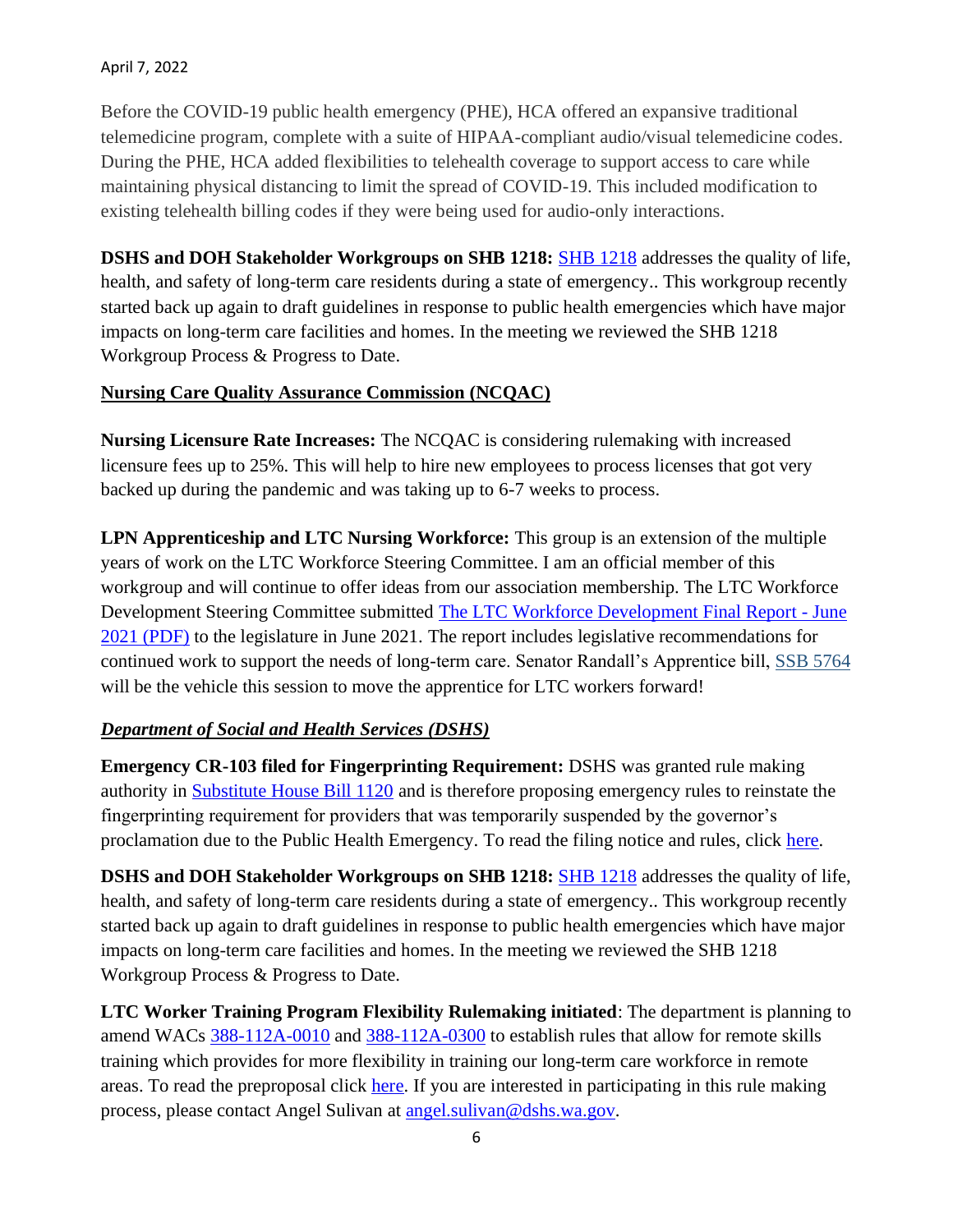April 7, 2022

# **L & I Division of Occupational Safety and Health (DOSH): Emergency (CR-103E) - Public Health Emergency Reporting and Notification Requirements for Infectious and Contagious Diseases and Voluntary Use of Personal Protective Equipment**

L&I continues to respond to 2021 legislation establishing employer requirements during a public health emergency for infectious and contagious diseases. The employer requirements are under Substitute Senate Bill 5254 (SSB 5254), codified as [RCW 49.17.485,](https://lnks.gd/l/eyJhbGciOiJIUzI1NiJ9.eyJidWxsZXRpbl9saW5rX2lkIjoxMDIsInVyaSI6ImJwMjpjbGljayIsImJ1bGxldGluX2lkIjoiMjAyMjA0MDcuNTYwOTQ2MTEiLCJ1cmwiOiJodHRwczovL2FwcC5sZWcud2EuZ292L1JDVy9kZWZhdWx0LmFzcHg_Y2l0ZT00OS4xNy40ODUmdXRtX21lZGl1bT1lbWFpbCZ1dG1fc291cmNlPWdvdmRlbGl2ZXJ5In0._RNHSiLuyV8Mu1DMGRBYIqkOEtU3cn7U5kGtzNLIdrk/s/767908333/br/129508299077-l) regarding voluntary use of personal protective equipment (PPE) and Engrossed Substitute Senate Bill 5115 (ESSB 5115), also known as the Health Emergency Labor Standards Act (HELSA) and codified as [RCW 49.17.062](https://app.leg.wa.gov/billsummary/) and [RCW 49.17.064.](https://www.dshs.wa.gov/sites/default/files/rpau/ap/103E-22-06-074.pdf)

The emergency rule maintains requirements under new sections of chapter 296-62 WAC for when there is a public health emergency for an infectious or contagious disease and as such, the requirements are applicable to COVID-19. Under the emergency rule:

- Employers with more than 50 covered employees at a workplace or worksite are required to report infectious or contagious disease outbreaks to L&I;
- Employees are not required to disclose any medical condition or diagnosis to their employer;
- Non-healthcare employers are required to notify employees, as well as their union representative (if any), in writing of potential exposures within one business day;
- Employees and contractors must be permitted to voluntarily use personal protective equipment.

In addition, this emergency rule now applies notification requirements to health care facilities as defined in [RCW 9A.50.010.](https://lnks.gd/l/eyJhbGciOiJIUzI1NiJ9.eyJidWxsZXRpbl9saW5rX2lkIjoxMDUsInVyaSI6ImJwMjpjbGljayIsImJ1bGxldGluX2lkIjoiMjAyMjA0MDcuNTYwOTQ2MTEiLCJ1cmwiOiJodHRwczovL2FwcC5sZWcud2EuZ292L3Jjdy9kZWZhdWx0LmFzcHg_Y2l0ZT05QS41MC4wMTAmdXRtX21lZGl1bT1lbWFpbCZ1dG1fc291cmNlPWdvdmRlbGl2ZXJ5In0.ntdt4AVmAQrP8rYU5AvvHZbQt9pKaygGELfdm6tgGoI/s/767908333/br/129508299077-l)

• Employers of health care facilities must notify any employee with known or suspected highrisk exposure to the infectious or contagious disease within 24 hours. With employee authorization, notification must also be sent to the employee's union representative (if any) within 24 hours.

L&I filed a Preproposal Statement of Inquiry (CR-101) on May 13, 2021 [\(WSR 21-11-051\)](mailto:healthequityimplementation@doh.wa.gov) and initiated the permanent rulemaking process for rules related to infectious diseases, to include when there is an outbreak subject to a public health emergency under a national or state declared state of emergency. This emergency rule supersedes [WSR 22-01-047](https://lnks.gd/l/eyJhbGciOiJIUzI1NiJ9.eyJidWxsZXRpbl9saW5rX2lkIjoxMDcsInVyaSI6ImJwMjpjbGljayIsImJ1bGxldGluX2lkIjoiMjAyMjA0MDcuNTYwOTQ2MTEiLCJ1cmwiOiJodHRwczovL2xhd2ZpbGVzZXh0LmxlZy53YS5nb3YvbGF3L3dzcnBkZi8yMDIyLzAxLzIyLTAxLTA0Ny5wZGY_dXRtX21lZGl1bT1lbWFpbCZ1dG1fc291cmNlPWdvdmRlbGl2ZXJ5In0.xtK7DOuavDhIqDvmIPNM1yKn8AbokPz1HEA1qn0bSFE/s/767908333/br/129508299077-l) filed on December 7, 2021. Effective date: April 6, 2022 [CR-103 Emergency Adoption,](https://fortress.wa.gov/doh/opinio/s) [Adoption Language.](mailto:angel.sulivan@dshs.wa.gov)

# *Ongoing Public Policy Meetings*

**[WA State Senior Citizens Lobby:](https://www.waseniorlobby.org/)** I attend the monthly meetings where they are now reviewing bills that impact seniors in the state legislature. They usually have Bill Moss, Assistant Secretary of DSHS/ALTSA give an update on what is happening at DSHS. (Bill Moss is retiring soon and Bea Rector will take his place.)